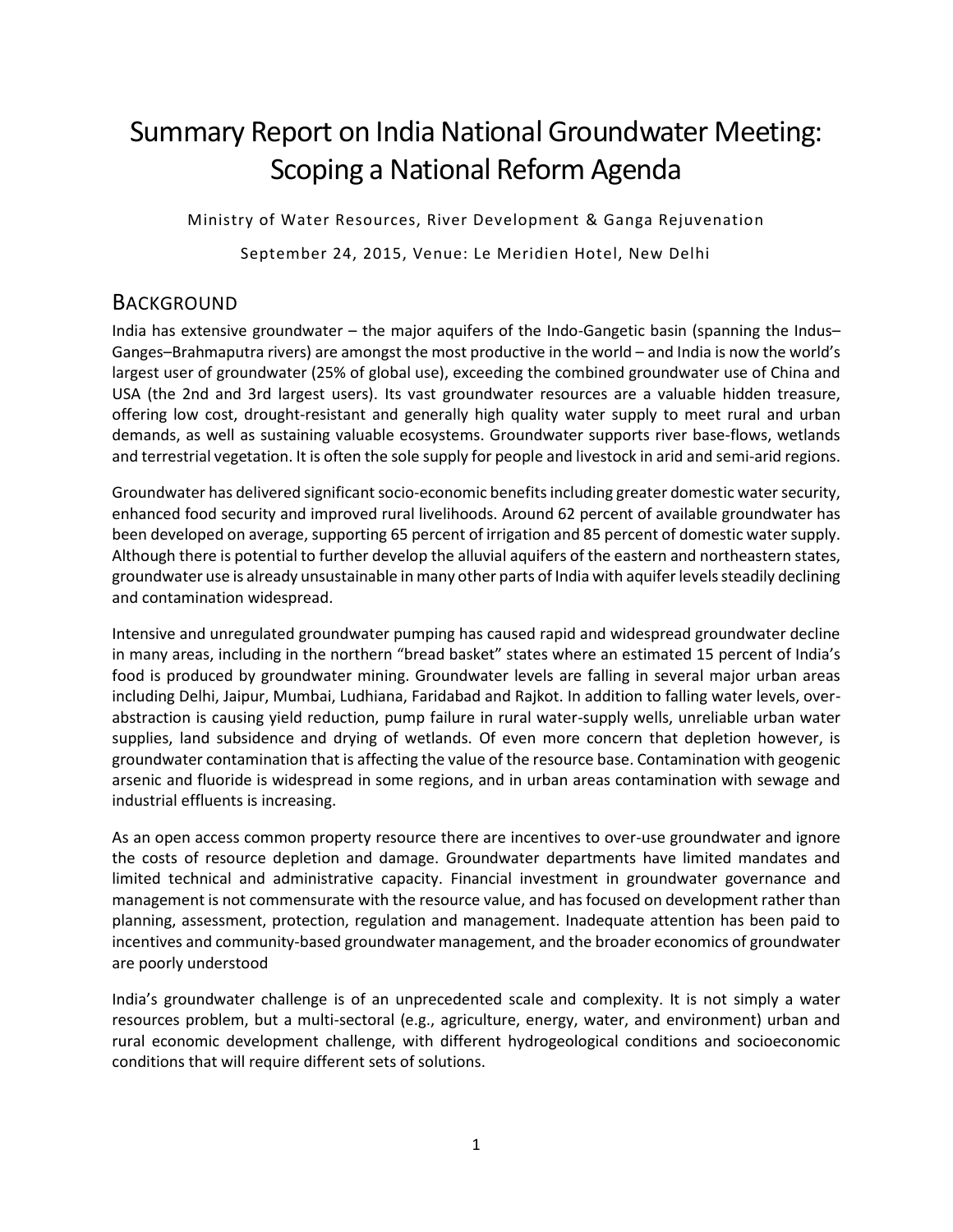A comprehensive approach to groundwater development and management is needed. A major new National Groundwater Management Program linking top-down reforms (at the center and state level) and bottom up community based actions is advocated. This program would address policy, regulatory and institutional reforms and technical and administrative capacity limitations, and fill critical groundwater knowledge gaps across key sectors impacted by or impacting groundwater. It would also establish coherent incentives to address the open access groundwater governance challenge and build climate change resilience.

# MEETING OBJECTIVES

The Ministry of Water Resources, River Development and Ganga Rejuvenation (MoWR, RD&GR), with support of the World Bank, convened a one-day high-level meeting of senior central and state policy makers, resource managers and invited experts to scope a national groundwater reform program, with the following specific objectives:

- To reach a shared understanding of key groundwater governance challenges
- To learn from national and international examples of good groundwater governance
- To identify and prioritize elements for a national groundwater reform program

# MEETING FORMAT

The meeting commenced with remarks from the Chair (Mr Shashi Shekhar, Secretary, MoWR, RD&GR) and the Co-chair (Mr Parameswaran Iyer, South Asia Water Practice Manager, World Bank) followed by three presentations (*Current Groundwater Governance and Management in India*; *Groundwater Reforms in Australia*; and *The Economics of Groundwater in India*). Invited comments and an initial discussion on these presentations ensue, followed by an open plenary discussion on scoping a national program structured around three themes: (i) groundwater knowledge; (ii) planning and regulatory institutions; and (iii) demand management. A final synthesis session agreed on architecture of a reform program. The meeting was closed with concluding remarks from the Chair and Co-chair. The full program is in Annex 1.

### PARTICIPANTS

Meeting invitations were sent to senior policy makers and resource managers of relevant central and state government agencies (including water resources, irrigation and finance), as well as relevant academics, NGOs and CSOs, and staff of the World Bank's Global Water Practice. The 52 participants included senior decision makers (at Secretary, Additional Secretary and Joint Secretary level) and others from central and state governments agencies including Andhra Pradesh, Gujrat, Madhya Pradesh, Punjab, Rajasthan, Tamil Nadu, Telangana and Uttar Pradesh. A list of participants in in Annex 2.

# OPENING REMARKS

Mr Shashi Shekhar (Secretary, MoWR, RD&GR) opened the meeting by thanking the World Bank for its support and welcoming participants. He underscored the meeting objective to brainstorm on the needs for and elements of a national groundwater reform program. He noted India's heavy dependence on groundwater given the lower reliability of most surface water supplies, and noted this dependence is likely to grow given climate change and increasing demand. He asked "what should our approach be toward managing this key water resource, which has been treated as a "poor cousin" of surface water?" He queried "why is water quality becoming a more serious problem now; is over-pumping inducing water quality deterioration from naturally occurring geogenic contaminants?" He highlighted the inequity when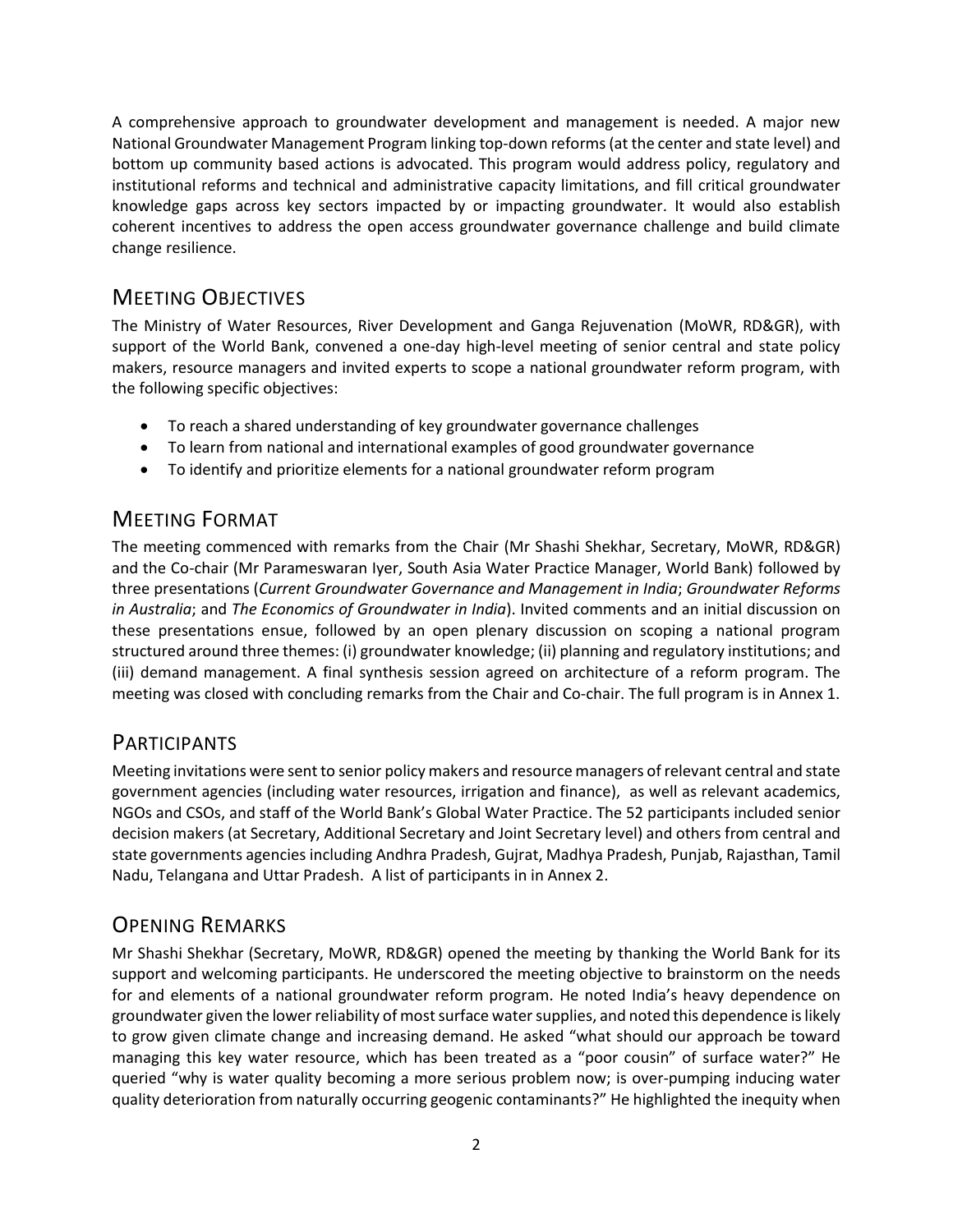rich farmers can dig deeper and deeper wells, while those poor farmers are drying up. He noted the need to consider capacity building and artificial recharge options, as well as pilot reforms for replication and scaling up. He invited state water resources / irrigation and finance Secretaries to consider how governments could collectively promote a paradigm shift to sustainable groundwater development and management, but as a component of the integrated management of surface and groundwater resources.

Parameswaran Iyer (South Asia Water Practice Manager, World Bank) suggested the meeting go beyond technical issues and focus on policy needs, institutional reforms and capacity strengthening needs. He requested state government and Central Groundwater Board advice on design of a National Groundwater Program and encouraged the meeting to develop a roadmap.

### NATIONAL AND INTERNATIONAL PERSPECTIVES

#### Groundwater Governance and Management in India

Mr. KB Biswas(Chairman, Central Groundwater Board) provided an overview of the groundwater situation in India addressing: (i) groundwater scenario, (ii) groundwater challenges, (iii) current governance, (iv) management strategies and initiatives and (v) groundwater reforms. The presentation can be accessed a[t www.indiawrm.org.](http://www.indiawrm.org/)

Groundwater in India occurs in the alluvial Indo-Gangetic formation (covering 30 percent of the nation) and hard rock formations (covering 70 percent of the nation). Rapid, unregulated groundwater development over the last five decades has meant that by 2011 62 percent of groundwater was developed and 30 percent of units were close to or beyond the safe abstraction pumping limit (classified as semicritical, critical or over-exploited levels). Higher abstraction levels occur in northwestern plain states (Delhi, Haryana, Punjab and Uttar Pradesh), western arid states (Gujrat, Rajasthan and Daman and Diu) and southern peninsula states (Andhra Pradesh, Goa, Karnataka, Kerala, Pondicherry, Tamil Nadu and Telangana). Factors contributing to groundwater decline include: (i) increased water demand, (ii) increase in water-hungry crops, (iii) full commitment of surface water supplies, (iv) electricity subsidies and (v) rapid urbanization. Groundwater quality deterioration is now widespread: geogenic arsenic is a problem in 86 districts in ten states, fluoride in 276 districts in twenty states, and iron in 297 districts in twenty-one states. Nitrate (an anthropogenic pollutant) is a problem in 387 districts in twenty-one states; heavy metals, pesticides, sewerage, mining and agro-chemicals are important pollutants in various districts.

The National Water Policy calls for an end to over-exploitation of groundwater, promotion of artificial recharge and aquifer mapping to assess extent and quality of groundwater. Under the Indian Constitution water management is primarily a state subject, but only the central government can legislate on environmental mattersincluding promotion of groundwater protection and promotion of sustainable use. Groundwater access is linked to land ownership: land owners have unrestricted right to access groundwater below their land. This limits the central government's ability to regulate groundwater and has contributed to over-exploitation. Seventeen states have enacted laws for regulating groundwater, but none of the states experiencing groundwater depletion have done so. A review has highlighted the following key challenges for groundwater management: (i) inadequate regulatory measures, (ii) limited community participation and (iii) inadequate state capacity and authority to control groundwater use and protect recharge areas.

The 12<sup>th</sup> Five-year Plan lists key groundwater governance issues for India: (i) the failure to consider aquifers in water resources planning and management, (ii) a tendency to ignore the common pool nature of groundwater, and (iii) the need to decouple groundwater access rights from land ownership. There is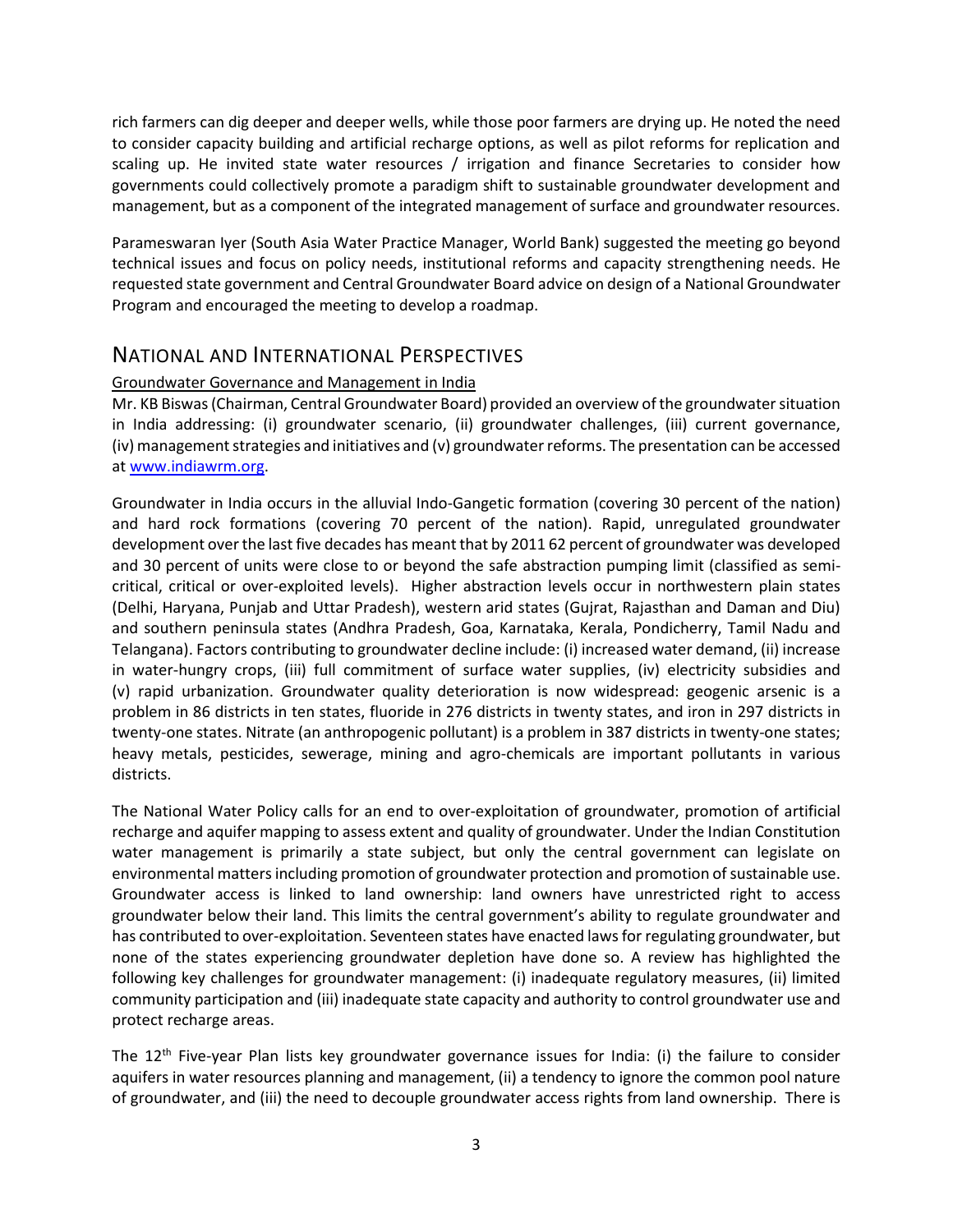a need to improve coordination amongst central ministries (Water Resources, Urban Development, Rural Development, Agriculture, Environment, Panchayati Raj, Earth Sciences, and Science and Technology) to address groundwater management. CGWB has defined principles for sustainably allocating groundwater and protecting recharges areas, and identified areas for groundwater development. A National Aquifer Mapping program (to define and promote sustainable yields, guide artificial recharge, develop groundwater management strategies and develop location-specific agreements with groundwater users) is being progressed in key states tackling over-exploitation but implementation has been slow. An artificial recharge masterplan has been prepared that identifies recharge areas and water volumes, and the numbers and costs of recharge structures.

CGWB has proposed a cyclic step-wise process for groundwater reform based upon:

- 1. Scientific information generation to generate models for aquifer-based groundwater development
- 2. Participatory groundwater management on an aquifer basis Public sector investment in groundwater
- 3. Area-specific regulations on tubewell depths and spacing and removal of energy subsidies.

#### Groundwater Reforms in Australia and NSW: An Overview

Mr David Harris (Australian Water Partnership) described the evolution of water resources development in Australia. The presentation can be accessed at [www.indiawrm.org.](http://www.indiawrm.org/) 1900-1950 was a period of infrastructure development and establishing water legislation; 1950-1980 was a period of economic development based on increasing water use and establishment of a water entitlement system; and from the 1980s on there has been a shift to balancing economic development with social and environmental objectives, with a greater role for the federal government and national water reforms. Development and governance reforms were linked. States were responsible for managing surface and groundwater and water sharing was promoted through interstate agreements. In 2007, the Federal Water Act was passed, and in 2012, and the Murray Darling Basin Plan was finalized. National water policy reforms (part of the Council of Australia Government reforms) promoted reduction in diversions, clearly defined entitlements, separation of water rights from land, removal of barriers to trade, requirements for water planning, and recovery of costs of managing water. In 1994, the National Water Initiative (NWI) was launched and the National Water Commission was established with responsibility for auditing NWI implementation.

In NSW the Water Act (2000) provides the legal basis for issuing groundwater entitlements. Volumetric entitlements were granted for previously authorised areas, extractions are metered, and compliance promoted through hefty fines for violation for corporations (for up to \$2.2million) and for individuals (for up to \$1.1million). Groundwater allocations were guided by groundwater water balance modeling. Groundwater reforms in NSW included new legislation, listing perpetual water licences in the Government register and separating water entitlements from land. Basic landowner rights were established and 10 year statutory water sharing plans were developed with communities. A 942 GL reduction of entitlements in over-allocated aquifers was agreed and free-flowing artesian bores were capped. The federal government role was primarily confined to approving or refusing major developments based on environmental issues and establishing sustainable diversion limits for the Murray-Darling Basin.

#### Hidden Treasure: Groundwater in India

Mr Richard Damania (World Bank) presented on the economics of groundwater in India using evidence from Andhra Pradesh. The presentation can be accessed at [www.indiawrm.org.](http://www.indiawrm.org/) Mr Damania highlighted that without energy subsidies the many marginal wells are not profitable; fewer wells with less pumping from each is required. Excessive clustered wells impact on the water table and reduces well yields. The trend for deeper wells means not only more expensive wells but greater failure of older wells and reduced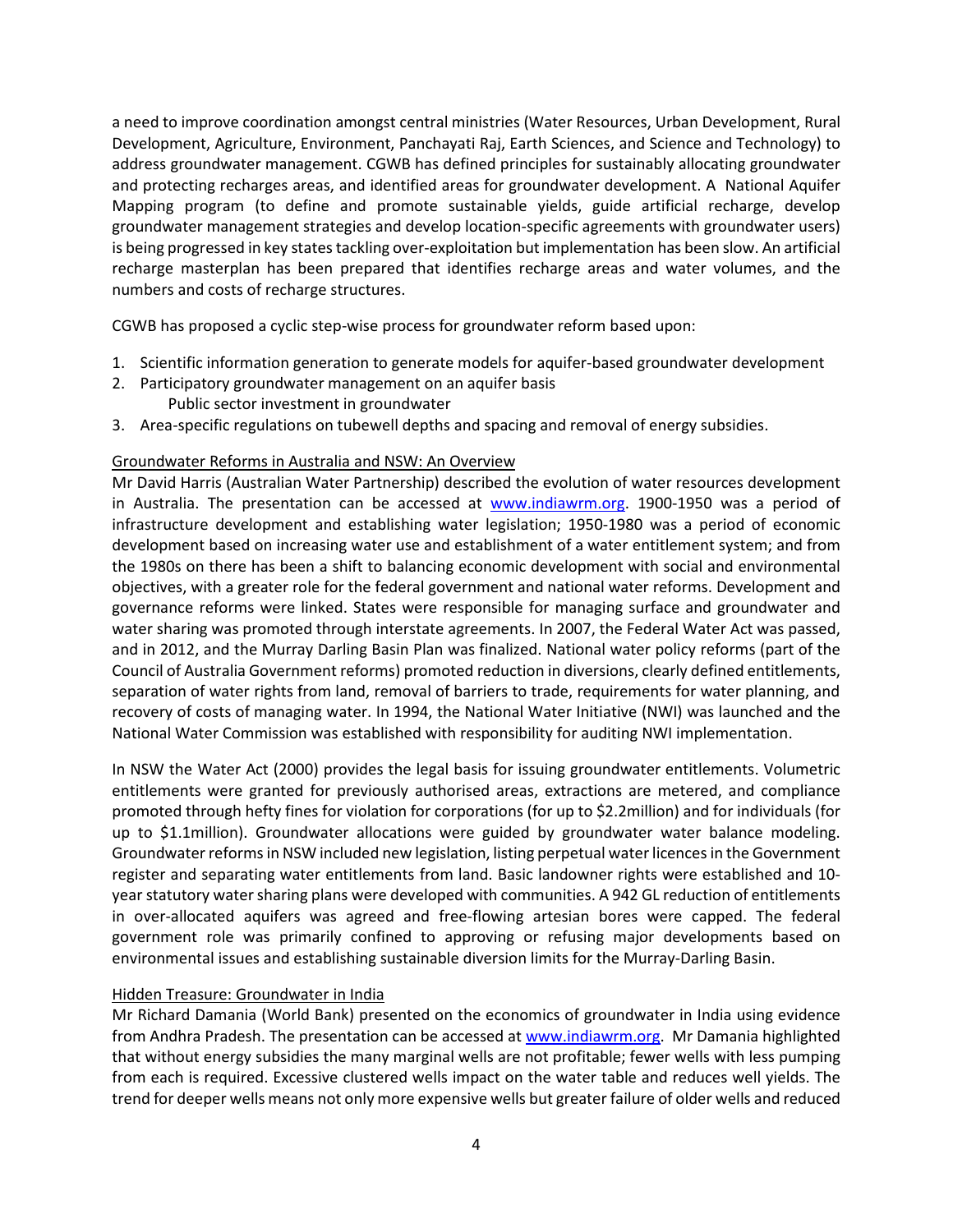success for new wells. Deeper wells also mean higher energy costs and reduced profit margins. The transition from a vicious to virtuous cycle requires context-specific incentives to over-drill and over-pump.

Investment in artificial recharge may augment supply but would not solve the over-drilling problem. Metering could help control by pumping (by pricing water) and community-based groundwater management can help provide information on local aquifers to inform dry season planting, but application should be based on rigorous evaluation and cost benefit analysis. Bolder collective action solutions might include establishment of groundwater user associations. This would require metering each well, allowing communities to determine allocations based on available water. User associations would determine well spacing within legal limits (e.g., 300 m in Andhra Pradesh), monitor use and sanction breaches. Success would depend on legal enforcement, and this may not be feasible everywhere. Other options include metering use and charging for water. A block pricing structure could include free water for first use block, followed by charging for incremental additional use. Recognizing resistance to pricing the "Brazilian solution" could be considered where payments are made for use below a specified level and charges are levied for use above this level. Other policies could include removal of price subsidies for groundwaterintensive crops (rice, sugarcane and wheat), metering of electricity and charging for use and removal of subsidies for solar powered pumps. Drip irrigation is not a panacea against depletion as farmers may intensify production and sell water to neighbors without tubewells.

### OPEN DISCUSSION

Dr Shah (IWMI) commended the Secretary for hosting this first high level government meeting on an important subject for the nation and stressed the vital role groundwater has played in India's economy and in lifting so many people out of poverty. But he noted that for a common pool resource that was vital for irrigation and water supply, it is important to recognize and address the factors contributing to overexploitation and poor governance. Controlling over-exploitation is a challenge in many parts of the world. Groundwater development was a response to the failure of public water supply systems confounded by perverse subsidies. The water-energy-food nexus is important to understand. Participatory groundwater management examples exist that should inform proposed national groundwater reforms.

Dr Hirji (World Bank) noted the importance and timeliness of the meeting given the magnitude of the challenge. He noted that addressing India's groundwater problems with over 30 million wells and different hydrogeological conditions is a highly complex task that will require a long-term view and sustained commitment. Groundwater governance is a challenge in both developed and developing countries with few major success stories. India's challenges are unique and solutions need to primarily come from within; lessons from outside may be useful but must be adapted to local contexts. Lessons from Australia, for example, with a comparatively small and sparse pollution and limited number of tubewells must be considered in-context. Dr Hirji noted the global trend of the last two decades with an increased focus on water management (e.g., the last six World Water Forums and many international and regional meetings) but limited attention to groundwater. Equally, while funding for water resource research and development has increased dramatically over the last two decades funding for groundwater has shrunk, reflecting the bias of governments and international agencies towards surface water investments that large water infrastructure. Investment in groundwater is typically smaller and less politically attractive. Addressing the groundwater challenge first requires the physical system (the aquifer configurations and linkages with land and surface water) to be well understood. Reforms should be a part of broader water sector reforms and shift the focus from groundwater development to sustainable groundwater management. Policy and legal reforms with sound knowledge and capable institutions must be supported by community-led participatory groundwater approaches and incentives.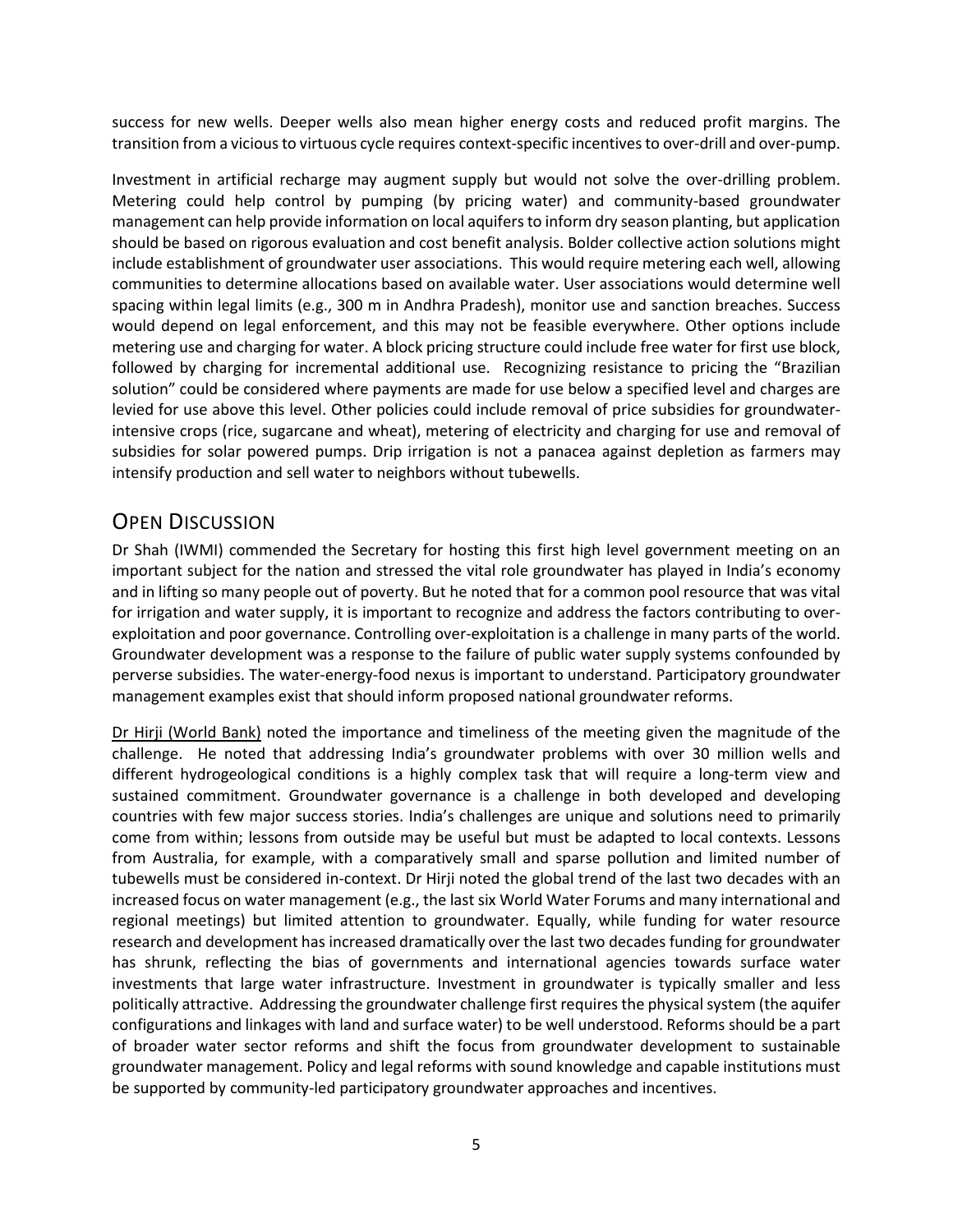Shri R.S. Julania (Principle Secretary, Madhya Pradesh) suggested the meeting generate implementable policy prescriptions. For states, groundwater data are limited and obtaining more reliable data is a high priority. There is a lack of information on the reliability of groundwater for drinking water, on aquifer storage characteristics and on water-logging from groundwater irrigation. The National Aquifer Mapping initiative is very slow. Groundwater development should be pursued in areas where groundwater is underexploited with a focus on conjunctive management of surface and groundwater and improvements in groundwater use efficiency including via micro irrigation. Deficit crops like paddy should be discouraged and dug wells should be incentivized.

Dr Himanshu Kulkarni (ACWADAM) called for a clear process, a structure to go forward and strategic investments. Science, water user participation and regulatory processes can improve policy and policy implementation. While conventionally policy is used to guide practice, practice can also be used to inform policy – both successful practice but also promising approaches.

Dr S.S. Dhiman (former Chairman, CGWB) noted that the ecological aspects of groundwater have been overlooked. Important questions include: Are our assessments of groundwater adequate? Who are agriculture users and how are they defined? What were the impacts of water resources use? What are the effects of groundwater on health? Who monitors groundwater and who acts on the findings of monitoring results? What is the role of civil society? What about regional aquifers? What are the costs of groundwater management and how should these be met? Do we adequately understand groundwater recharge? Why are some rivers in southern India perennial in spite of brief monsoon rains?

# STRUCTURED DISCUSSION

A structured discussion session with input from each participant considered the following questions:

- 1. What are the key knowledge gaps a national program should fill? Identify hotspots for groundwater management and current and potential solutions.
- 2. How can planning and regulating Institutions be strengthened both at the center and in the states? Are there opportunities to partner with CSR, academia and other organizations in a national program?
- 3. How can demand-side management be institutionalized? How to reduce water use, incentivize or regulate water use, introduce metering; incentivize through linkages to other schemes (e.g., PMKSY)?

All participants contributed perspectives that were wide-ranging and covered: (i) data, information and knowledge issues, (ii) water scarcity, groundwater depletion, groundwater pollution, groundwater assessment and aquifer mapping, (iii) conjunctive management, dams and infrastructure, recharge area protection, groundwater conservation, rainwater harvesting and artificial recharge, (iv) agricultural productivity, water-food-energy nexus, (v) community-based groundwater management, groundwater regulation, central and state institutions, capacity building and training, and (vi) groundwater policy and energy subsidies. The key points raised are summarized below.

*1. A paradigm shift in groundwater governance and management is required*. Groundwater has been neglected for too long and its management is highly underfunded. Although groundwater has played a key role in the economic and social development of India, the current state of indiscriminant groundwater development has reached a crisis point and urgent reform is required. With climate change surface water will be less reliable and the reliance on groundwater will increase. A paradigm shift is needed that recognizes the criticality of groundwater to India and resources its management appropriately to achieve equity, sustainability and efficiency. Sound groundwater policy informed by science, socio-economics, community-based practice, and supported by a massive public education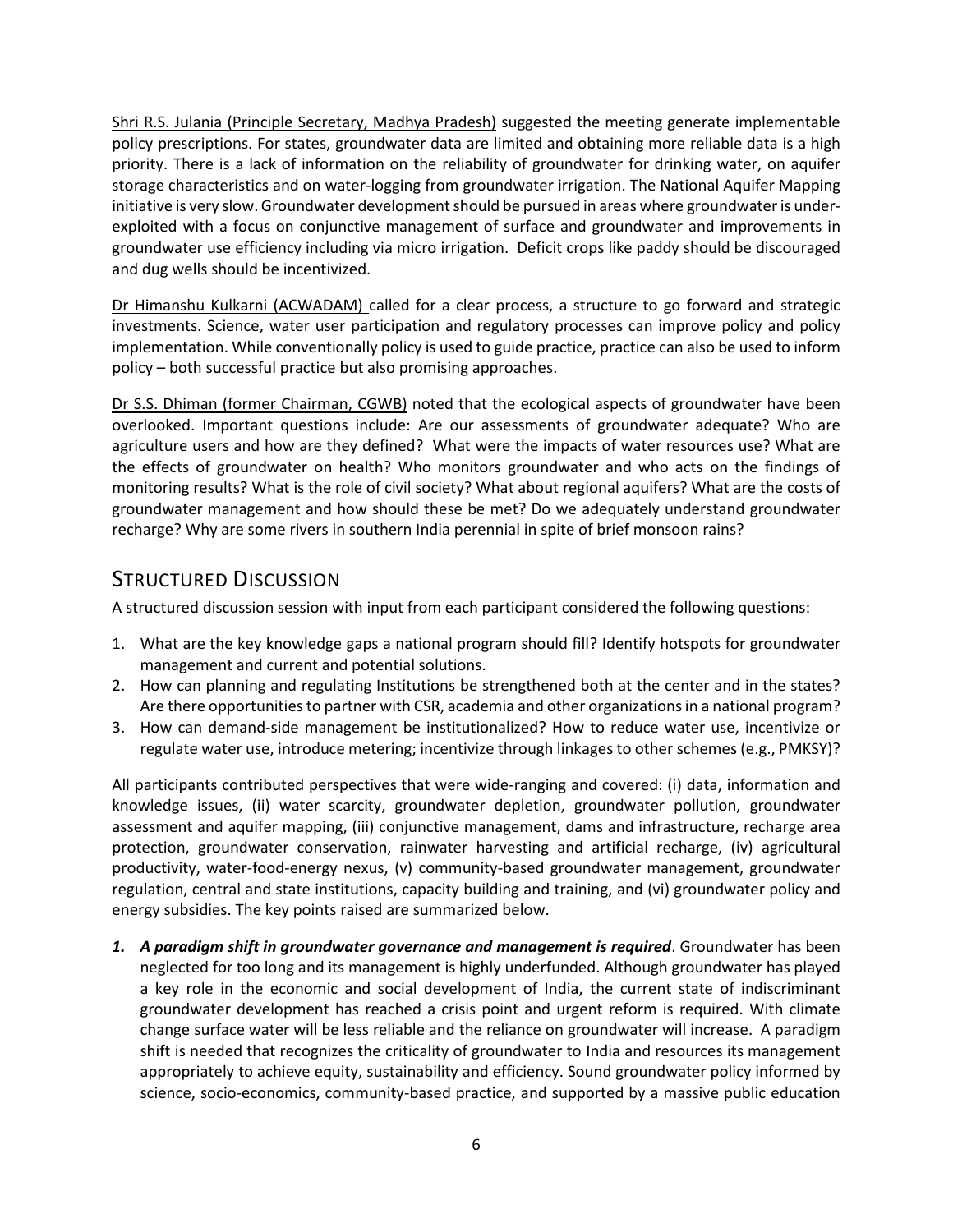campaign is required. New policy should support top-down and bottom-up reforms to (i) promote changes in thinking and behavior of groundwater users, (ii) adequately resource groundwater management including community-based approaches and (iii) establish incentives for sustainable use.

- *2. Groundwater data, information and knowledge should be improved*. Groundwater aquifers are complex physical systems. Aquifer differ in their storage capacity, connectivity and recharge mechanisms. Robust understanding of groundwater systems, their characteristics and behaviors is fundamental for its optimal development and management, including design, construction and operation of effective artificial recharge systems. This understanding requires reliable data and information to the foundation for sound groundwater management. While there are existing groundwater monitoring programs and database development initiatives many gaps, inconsistencies and overlaps remain. Central and state agencies should coordinate and synchronize data collection and data and information management (including groundwater levels, driller logs and pump tests, water quality and water use data).
- *3. There is no "one-size-fits-all solution".* Groundwater problems vary between alluvial and hardrock systems and between different states according to use and contamination issues. Therefore, solutions will need to be context-specific. Nonetheless there are common aspects to groundwater challenges and solutions that will warrant common approaches. Groundwater is both a rural development challenge and an urban development challenge and spans multiple sectors including agriculture, energy, health, environment and land. Successful groundwater reforms will need consider and address these multi-sectoral linkages. Aquifers do not necessarily correspond to river basin boundaries, and aquifers often cross jurisdictional boundaries. Optimal development and management of groundwater requires management of the entire aquifer system. Like river basins, this requires joint and cooperative approaches and institutions to manage shared water resources.
- *4. Groundwater and surface and groundwater needed to be managed jointly.* Surface and groundwater systems are inter-connected to varying degrees and should be managed jointly to maximize benefits in a sustainable manner.
- *5. Massive and wide-reaching public education is required.* A well thought out, well designed, cost effective and properly implemented public education campaign is required to raise awareness of the value of and threats to groundwater, and need for behavior change. Lessons from Swatch Bharat should be adopted while recognizing a key benefit of improved sanitation is reduced groundwater contamination to lever improved good groundwater governance.

An integrated approach to managing groundwater that considers surface water would include:

- 1. Conjunctive development and management of surface and groundwaters that encompasses rehabilitation and improved management of surface canal systems, and development and operations of dams and other structures for storing and conserving water; rainwater harvesting for recharge including from rooftops via mandatory changes to building codes; and artificial recharge plans (locations, opportunities and designs) based on technical feasibility and economic, environmental and social analysis for priority aquifers.
- 2. Review, refinement and expansion of systematic monitoring of groundwater level, use and quality, as well as guidelines for community-based groundwater monitoring; groundwater pollution monitoring, assessment and control may including use of remote sensing and multi-parameter and toxicity tests where appropriate; regular groundwater assessments using improved groundwater assessment methods; groundwater models as management tools initially for over-exploited or stressed areas; and training in groundwater modeling (development, calibration and model application).
- 3. Separation of water access rights from land ownership; review of energy subsidies with a move towards subsidy elimination; a review of policies supporting widespread adoption of solar pumps to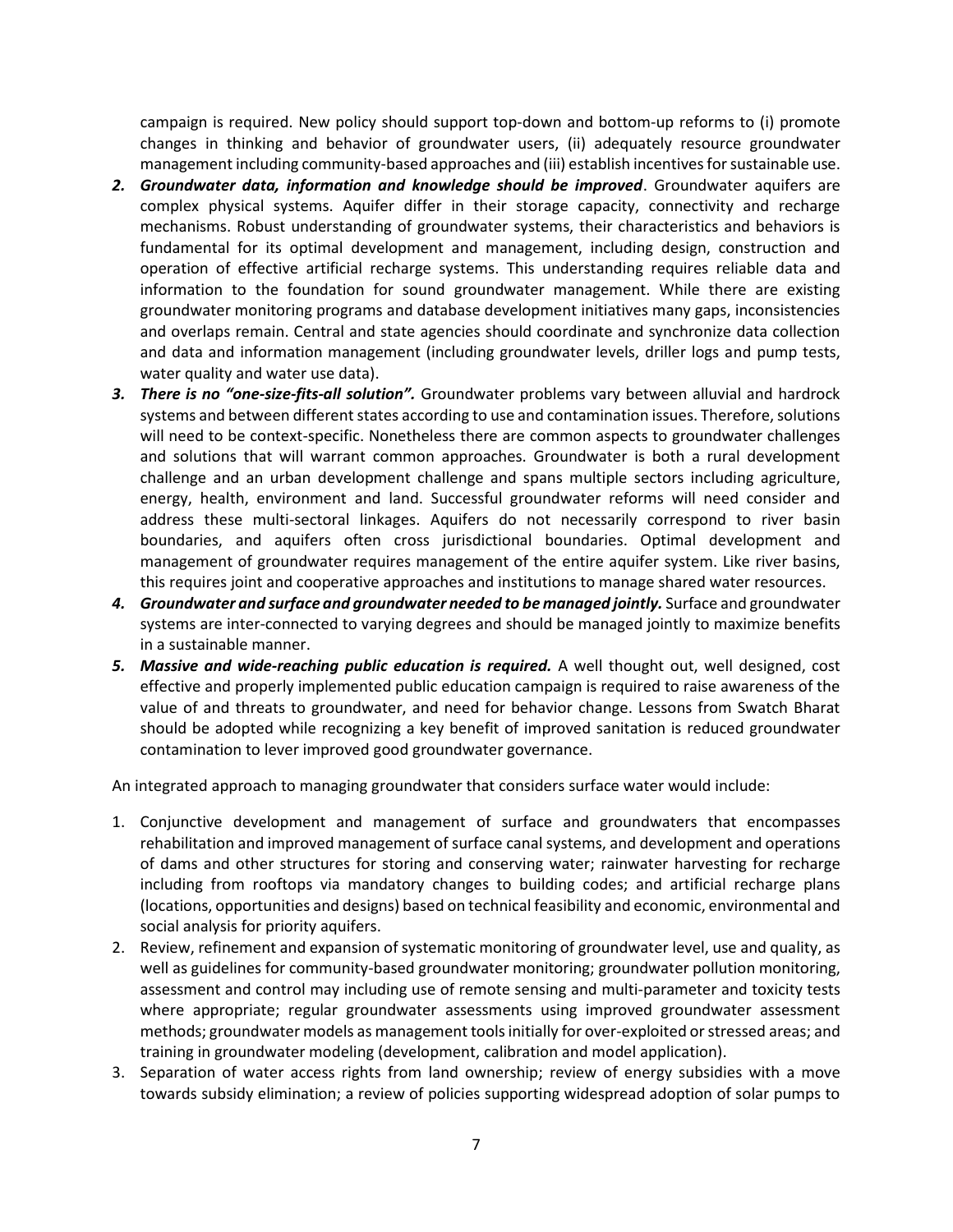ensure sustainability; promotion of groundwater legislation, regulations and operational guidelines for priority states as well as training programs in groundwater regulation enforcement.

- 4. Acceleration of national aquifer mapping program and preparation of aquifer management plans for priority aquifers and stressed areas; land and water management to prioritize protection of aquifer recharge areas using a step-wise approach that identifies recharge areas, ensures legal protection, and identifies, empowers and resources the agencies responsible for recharge area protection; assessment and control of waterlogging, salinity and alkalinity in high water table areas.
- 5. Demand management (including water use efficiency measures), agriculture productivity, wastewater recycling and re-use including for recharge.
- 6. Establish and strengthen central and state groundwater planning and regulatory bodies, with appropriate enforcement, including stiff fines for violations; develop transparent conflict resolution mechanisms; establish community-based groundwater planning and management institutions.
- 7. Adequate financing for groundwater studies, tasks, activities and implementation including monitoring, mapping, planning, capacity building and regulations.

### KEY REFORM ELEMENTS

- 1. Conduct a "hot-spot analysis" to:
	- i. Identify and describe key current and emerging groundwater problems across the India
	- ii. Identify key groundwater recharge areas that need protection
	- iii. Estimate sustainable yields or groundwater recharge potential to guide sustainable use levels
	- iv. Identify groundwater-dependent ecological values
	- v. Develop fit-for-purpose reforms at state and local level
	- vi. Prioritize funding assistance
- 2. Define groundwater management units from aquifer mapping, current and potential use and quality
- 3. Consider a "program for results" approach with appropriate state-level targets to allocate funding
	- i. Prioritize groundwater development and protection drinking water supply
	- ii. Scope options for metering groundwater use (targeting high priority areas) and institutional arrangements to support this
	- iii. Invest in the protection of groundwater recharge areas
	- iv. Invest in artificial recharge structures where appropriate, considering technical, economic, environmental and social criteria
- 4. Invest in institutions
	- i. Bottom-up: community level participatory management of surface water and groundwater (SW-GW) possibly supported by CSR contributions
	- ii. Top-down: reorienting center and state groundwater agencies from solely technical to policy, planning, regulatory and implementing agencies
	- iii. Capacity development in technical and policy areas and in groundwater protection and regulation and in community based groundwater management
- 5. For priority groundwater management units identify a portfolio of incentives and regulations to achieve sustainable levels of use
	- i. Reward staying within sustainable levels
	- ii. Penalize excessive use
	- iii. Remove current perverse incentives/subsidies
	- iv. Appropriately control additional development of groundwater even in safe areas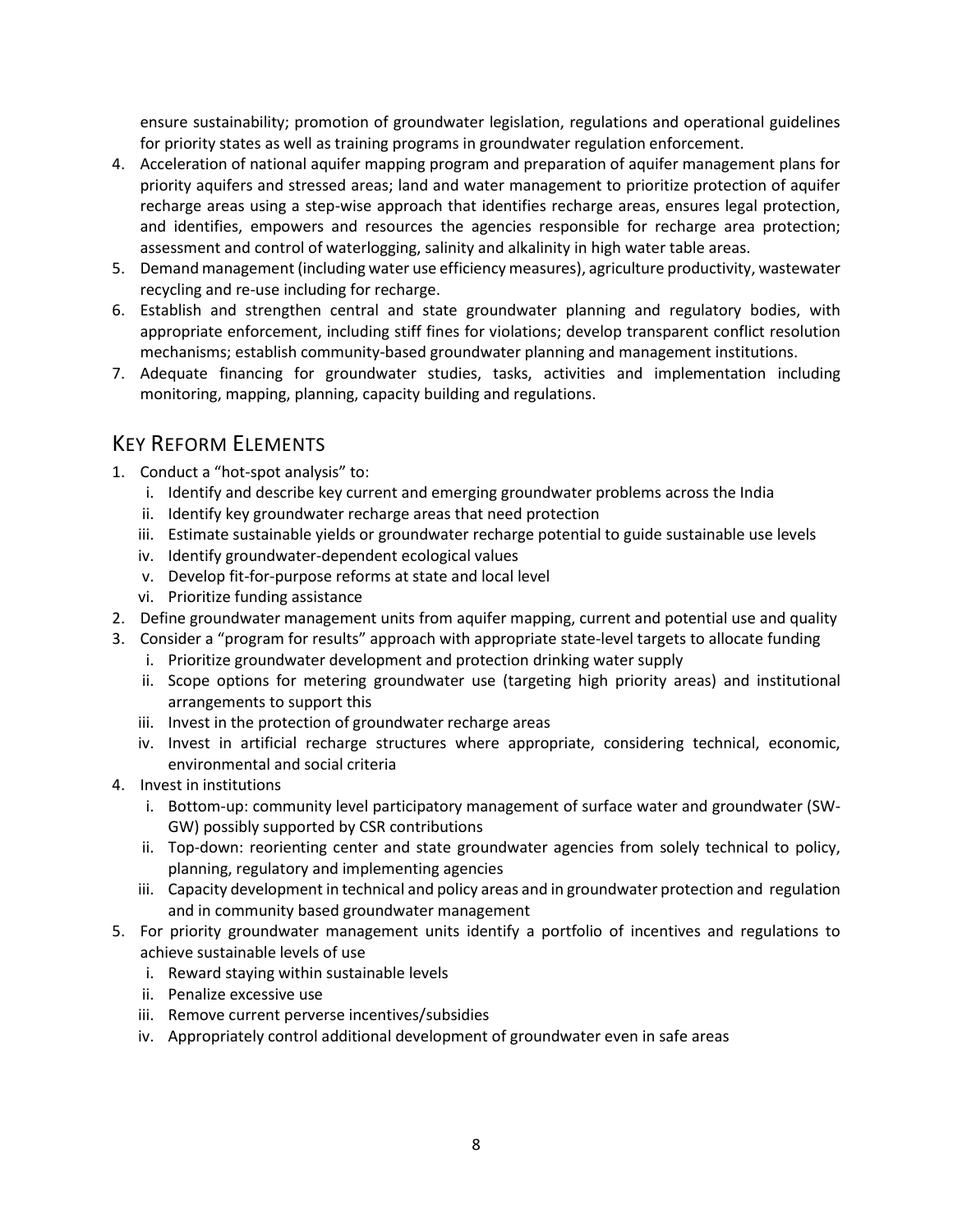### NEXT STEPS

- 1. World Bank will prepare comprehensive summary of this meeting including all presentations and will share it via NHP Website[: www.indiawrm.org](http://www.indiawrm.org/)
- 2. This meeting will inform scoping by MoWR of a potential national GW program
- 3. National Hydrology Project will provide important contributions to improved GW data, technical capacity and strengthened institutions.
- 4. This meeting will inform ongoing discussions in MoWR on central institutional reforms to strengthen water resources planning and policy
- 5. A Regional World Bank study on sustainable GW use is being scoped

# CLOSING STATEMENT

The Chair thanked all experts and participants for the many ideas generated. He stressed that state-level interventions will vary but that major reforms are required nation-wide. He acknowledged there is no single solution and that many opportunities must be considered including rainwater harvesting, artificial recharge, groundwater management, more efficient water use including investment via precision irrigation and altered cropping patterns, protection of recharge areas, watershed management, community participation, legislation and regulation, stricter enforcement, energy efficiency, the waterenergy-nexus, groundwater institutions, capacity building and improved governance.

India should embark upon reforms that improve groundwater management via a holistic approach. This requires a paradigm shift towards sustainable and equitable groundwater use.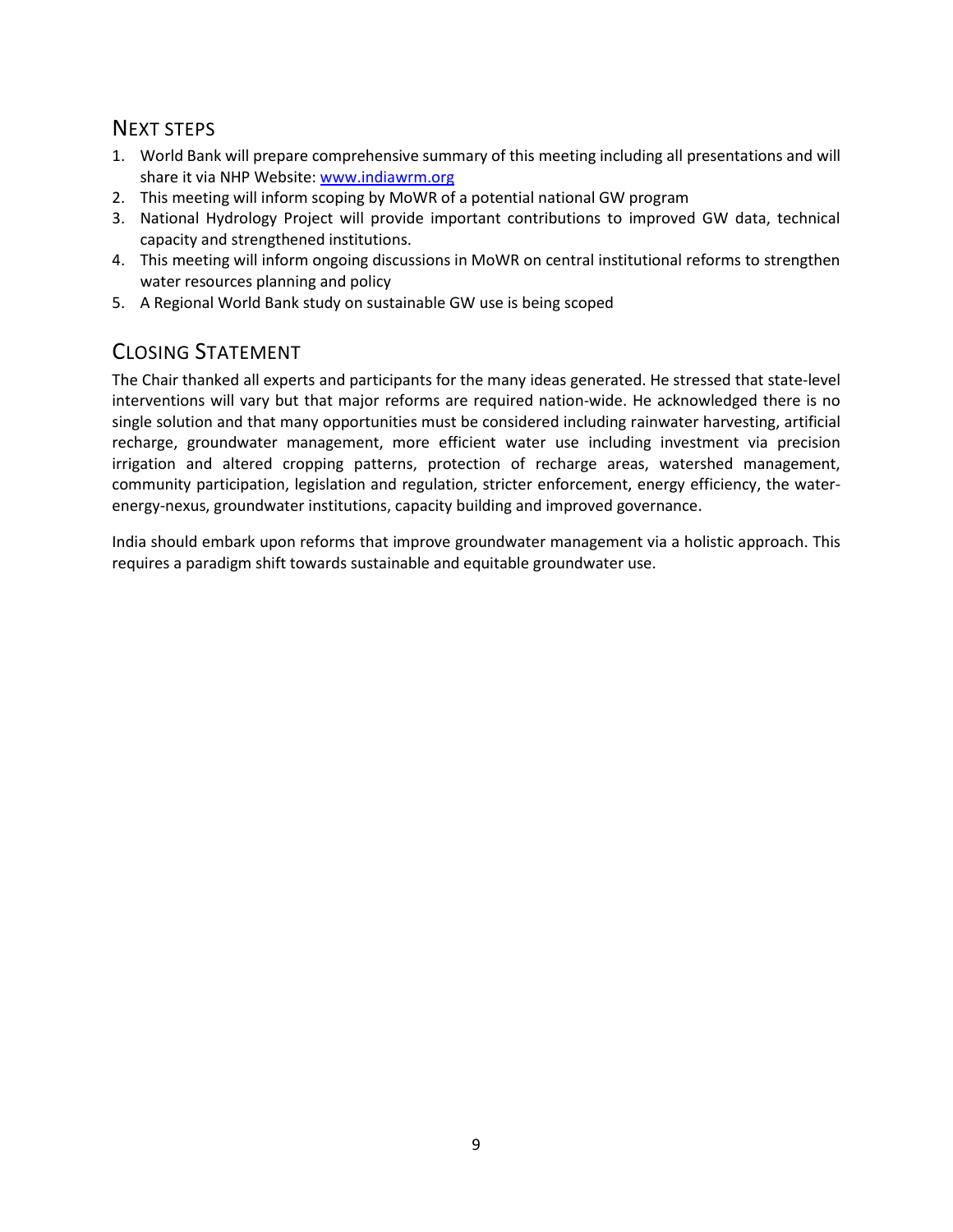## ANNEX 1 – PROGRAM

# **India Groundwater Meeting: Scoping a National Reform Agenda**

September 24, 2015, Le Meridien Hotel, New Delhi CHAIR: Mr. Shashi Shekhar, Secretary

Ministry of Water Resources, River Development & Ganga Rejuvenation

| $09:30 - 10:00$  | <b>REGISTRATION &amp; COFFEE/TEA</b>                                                                                                                                                                                 |                                            |  |
|------------------|----------------------------------------------------------------------------------------------------------------------------------------------------------------------------------------------------------------------|--------------------------------------------|--|
| <b>SESSION 1</b> | <b>Setting the Scene</b>                                                                                                                                                                                             |                                            |  |
| $10:00 - 10:15$  | <b>Welcome and Opening Remarks</b>                                                                                                                                                                                   | Shashi Shekhar & Parameswaran Iyer         |  |
| $10:15 - 10:30$  | The Need for National Groundwater Reform                                                                                                                                                                             | Shashi Shekhar                             |  |
| $10:30 - 11:00$  | <b>Current Groundwater Governance and Management</b>                                                                                                                                                                 | <b>KB Biswas</b>                           |  |
| $11:00 - 11:30$  | <b>MORNING TEA</b>                                                                                                                                                                                                   |                                            |  |
| <b>SESSION 2</b> | <b>Economics and International Experiences</b>                                                                                                                                                                       |                                            |  |
| $11:30 - 12:00$  | Groundwater Reforms in Australia                                                                                                                                                                                     | David Harris, Australian Water Partnership |  |
| $12:00 - 12:30$  | Economics of Groundwater in India                                                                                                                                                                                    | Richard Damania, World Bank                |  |
| $12:30 - 13:30$  | Discussion                                                                                                                                                                                                           |                                            |  |
| $13:30 - 14:30$  | <b>LUNCH</b>                                                                                                                                                                                                         |                                            |  |
| <b>SESSION 3</b> | <b>Discussion: Scoping a National Program</b>                                                                                                                                                                        |                                            |  |
| $14:30 - 15:15$  | What are the key knowledge gaps a national program should fill: Identify hot spots for<br>Groundwater management; what are known solutions for hotspots today and for the<br>potential ones in future?               |                                            |  |
| $15:15 - 16:00$  | How to strengthen planning and regulating Institutions both at center and the states:<br>Opportunities to add partners such as CSR, Institutions/Academia, supported by<br>Centralized system?                       |                                            |  |
| $16:00 - 16:30$  | How to Institutionalize demand side management: reduce water use with communities,<br>incentivize or regulate water use, introduce metering/ranking the group; incentivize<br>through linking other schemes (PMKSY)? |                                            |  |
| $16:30 - 17:00$  | <b>AFTERNOON TEA</b>                                                                                                                                                                                                 |                                            |  |
| <b>SESSION 4</b> | <b>Next Steps</b>                                                                                                                                                                                                    |                                            |  |
| $17:00 - 17:15$  | Summary of the discussion session: the architecture of a reform program                                                                                                                                              |                                            |  |
| $17:15 - 17:45$  | Discussion: next steps to progress this reform program                                                                                                                                                               |                                            |  |
| $17:45 - 18:00$  | <b>Concluding Remarks</b>                                                                                                                                                                                            | Shashi Shekhar & Parameswaran Iyer         |  |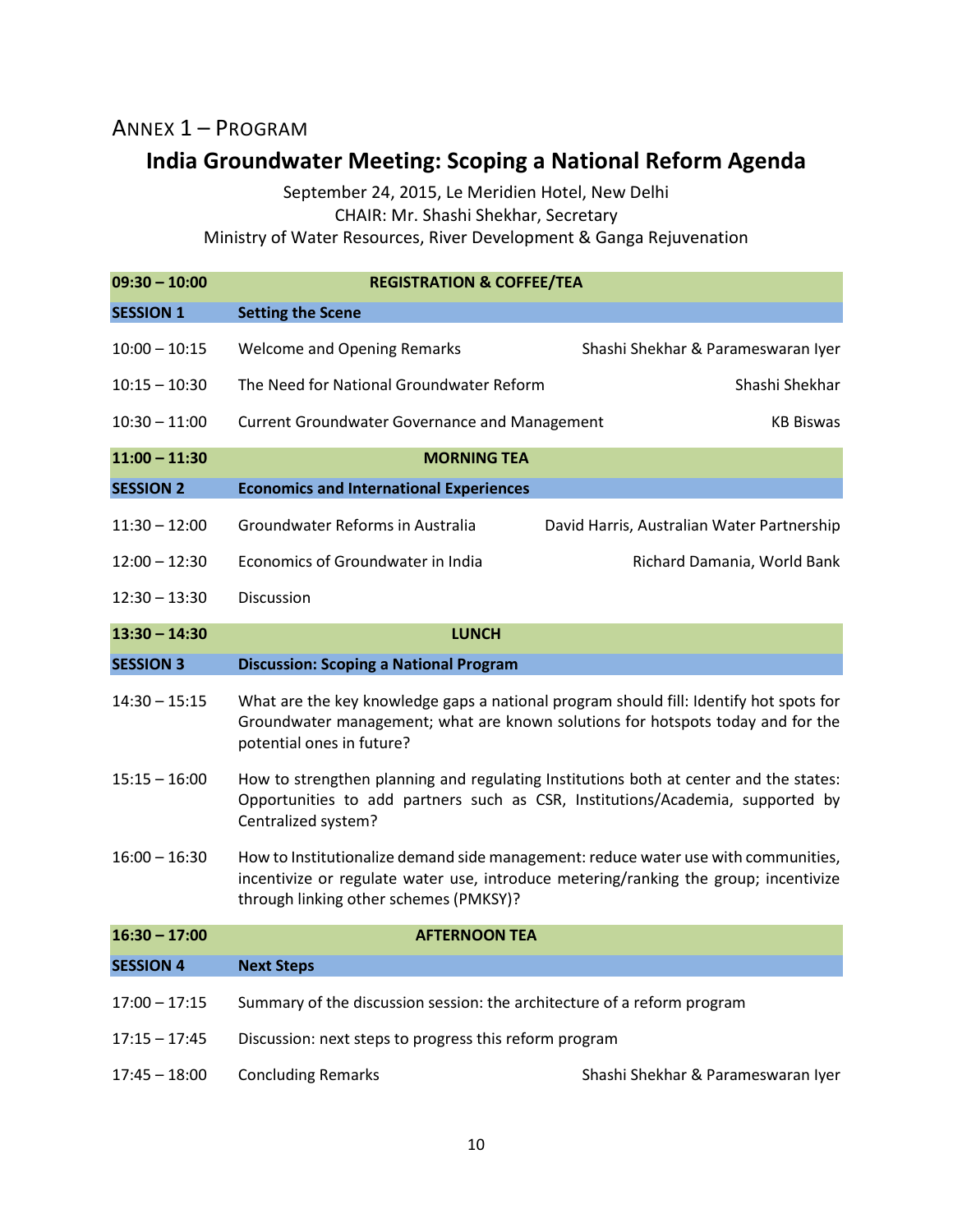| <b>Name</b>             | <b>Place</b>         | Organization                                       |
|-------------------------|----------------------|----------------------------------------------------|
| Shashi Shekhar          | New Delhi            | MoWR, RD&RG, Secretary, Meeting Chair              |
| Parameswaran Iyer       | Washington, DC       | World Bank, Meeting Co-Chair                       |
| Amajit Singh            | <b>New Delhi</b>     | MoWR, RD&RG, Special Secretary                     |
| Amita Prasad            | New Delhi            | MoWR, RD&RG, Joint Secretary (A & GW)              |
| Manish Kumar            | New Delhi            | MoWR, RD&GR, Assistant Secretary                   |
| Sunil Kumar Verma       | New Delhi            | MoWR, RD&GR, Assistant Secretary                   |
| <b>RK Gupta</b>         | New Delhi            | MoWR, RD&GR, Director                              |
| M Bharani Kumaar        | New Delhi            | MoWR, RD&GR                                        |
| Anup Kumar Singh        | New Delhi            | MoWR, RD&GR                                        |
| Pratul Saxena           | New Delhi            | MoWR, RD&GR                                        |
| Avanish Kant            | New Delhi            | MoWR, RD&GR, Senior Hydrologist                    |
| Rishikesh Singh         | New Delhi            | Director, DEA, MoF                                 |
| Avinash Mishra          | New Delhi            | NITI Aayog                                         |
| <b>KB Biswas</b>        | Faridabad            | CGWB, Chairman                                     |
| E Sampath Kumar         | Faridabad            | <b>CGWB Member</b>                                 |
| S Marwaha               | Faridabad            | <b>CGWB, Regional Director</b>                     |
| <b>GC Pati</b>          | New Delhi            | <b>CGWB</b>                                        |
| <b>KC Naik</b>          | New Delhi            | <b>CGWB</b>                                        |
| RC Jain                 | New Delhi            | NWM, Ex-Chairman, CGWB                             |
| Sushil Gupta            | New Delhi            | NWM, Ex-Chairman, CGWB                             |
| SS Dhiman               | New Delhi            | Ex-Chairman, CGWB                                  |
| RK Jain                 | New Delhi            | <b>CWC</b>                                         |
| Vinay Kumar             | New Delhi            | <b>CWC</b>                                         |
| Suraj Bhan Singh        | Rajasthan            | Groundwater Department, Chief Engineer             |
| <b>BK Maheshwari</b>    | Rajasthan            | Groundwater Department, Superintending             |
|                         |                      | Hydrologist                                        |
| JN Singh                | Gujarat              | Groundwater Department, Additional Chief Secretary |
| JK Trivedi              | Gujarat              | Water Resources Development Corporation            |
| <b>RK Garg</b>          | Punjab               | Department of Irrigation                           |
| Chandra Prakash         | <b>Uttar Pradesh</b> | Groundwater Department, Principle Secretary        |
| G Sambaiah              | Telangana            | Groundwater Department, Director                   |
| M Arvind                | <b>Tamil Nadu</b>    | <b>Finance Department</b>                          |
| B Rajeshwari            | Tamil Nadu           | <b>Groundwater Department</b>                      |
| S Raja                  | <b>Tamil Nadu</b>    | Ground & Surface Water Resources Data Centre,      |
|                         |                      | <b>Assistant Executive Engineer</b>                |
| RS Julania              | Madhya Pradesh       | Water Resources, Principal Secretary               |
| NC Ghosh                | Roorkee              | NIH, Scientist G                                   |
| Anupma Sharma           | Roorkee              | <b>NIH</b>                                         |
| Sudhir Kumar            | Roorkee              | <b>NIH</b>                                         |
| <b>Bishwadeep Ghose</b> | Bangalore            | Arghyam                                            |
| Jayamala Subramaniam    | Bangalore            | Arghyam                                            |

# ANNEX 2 – LIST OF PARTICIPANTS